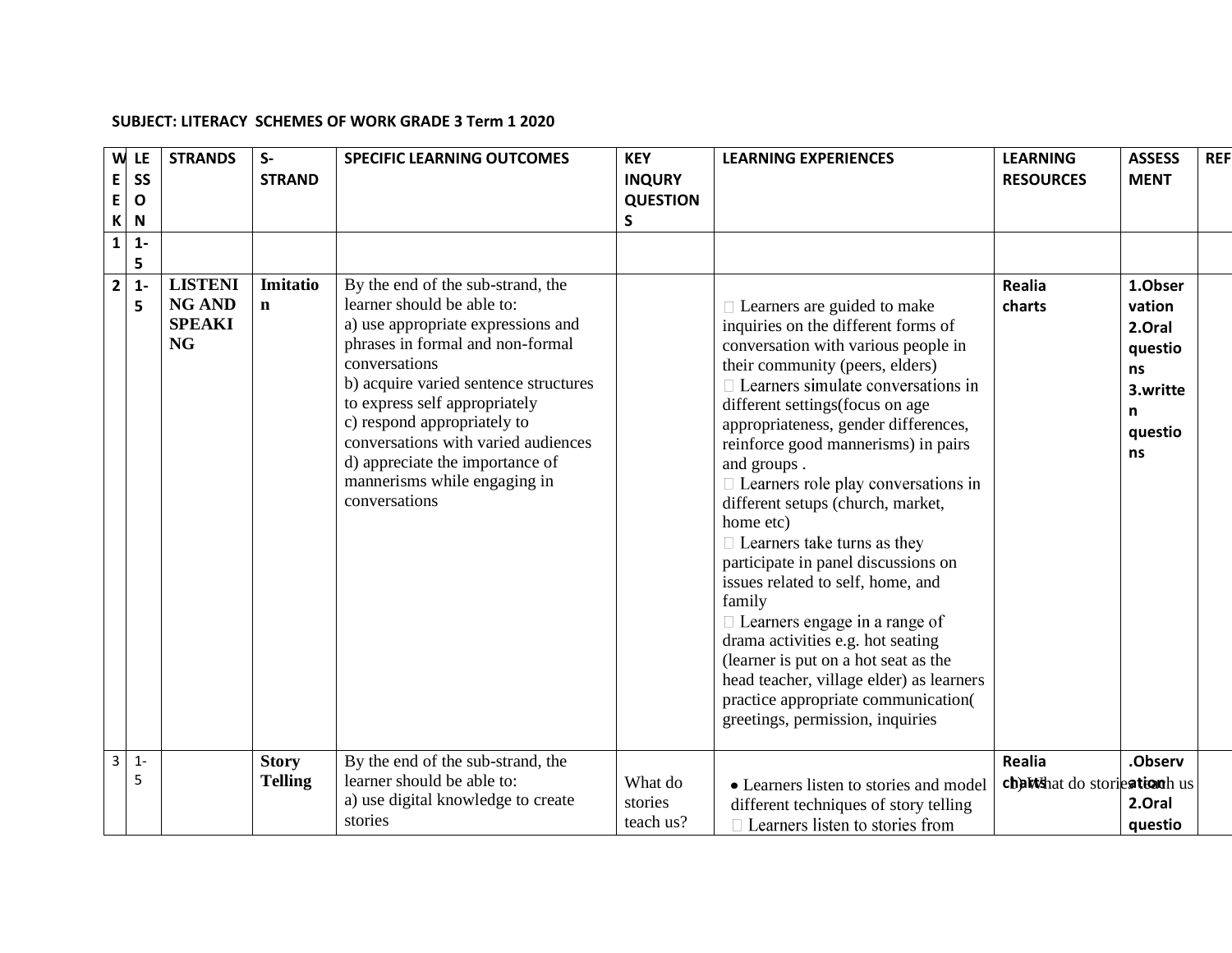|   |            |                                                                       | b) acquire and accurately use<br>appropriate words<br>and phrases from stories<br>c) develop an interest in telling stories<br>for pleasure<br>d) demonstrate techniques of effective<br>storytelling                                                                                                                                                                                                                                                                                                        |                                                                                                     | various digital platforms and use the<br>same platforms to create their stories<br>$\Box$ Learner could be guided to use<br>acquired vocabulary to retell stories in<br>pairs, groups and whole class<br>$\Box$ Learners are prompted to take roles<br>and act them out (using props, correct<br>tone, pitch, tempo and body language)<br>in pairs and groups.<br>$\Box$ Listen and retell a story from<br>memory    |                         | <b>ns</b><br>3.writte<br>n<br>questio<br>ns                                   |  |
|---|------------|-----------------------------------------------------------------------|--------------------------------------------------------------------------------------------------------------------------------------------------------------------------------------------------------------------------------------------------------------------------------------------------------------------------------------------------------------------------------------------------------------------------------------------------------------------------------------------------------------|-----------------------------------------------------------------------------------------------------|----------------------------------------------------------------------------------------------------------------------------------------------------------------------------------------------------------------------------------------------------------------------------------------------------------------------------------------------------------------------------------------------------------------------|-------------------------|-------------------------------------------------------------------------------|--|
| 4 | $1 -$<br>5 | <b>Effective</b><br>commun<br>ication(s<br>haring<br>experien<br>ces) | By the end of the sub-strand, the<br>learner should be able to:<br>a) use compound and complex<br>sentences to link thoughts<br>b) listen and use talk to organize and<br>clarify thoughts and ideas<br>c) effectively communicate needs and<br>feelings in a variety of ways<br>d) listen to concerns and opinions of<br>others and represent them in an<br>appropriate forum<br>e) demonstrate willingness to interact<br>with others<br>f) appreciate the importance of<br>sharing one another's feelings | How do we<br>know that<br>the person<br>we are<br>talking to<br>has<br>understood<br>our<br>message | Learners listen to stories and identify<br>the main idea in pairs, groups and<br>whole class<br>$\Box$ Learners participate in play both in<br>and out of class to enhance<br>communication<br>$\Box$ Learners listen to others as they<br>share personal experiences on<br>selected themes<br>$\Box$ Learners share their opinions and<br>represent the views of others to<br>relevant authorities e.g. child abuse | Realia<br><b>Charts</b> | .Observ<br>ation<br>2.Oral<br>questio<br>ns<br>3.writte<br>n<br>questio<br>ns |  |
| 5 | $1 -$<br>5 | <b>Talk</b><br>about                                                  | By the end of the sub-strand, the<br>learner should be able to:<br>a) identify messages conveyed in a<br>thematic story and engage in oral<br>discussions                                                                                                                                                                                                                                                                                                                                                    | What do<br>you like to<br>talk about?                                                               | $\Box$ Learners to talk about the matic<br>pictures on charts displayed (my<br>family, my community)<br>$\Box$ Learners engage in conversations                                                                                                                                                                                                                                                                      | Realia<br>charts        |                                                                               |  |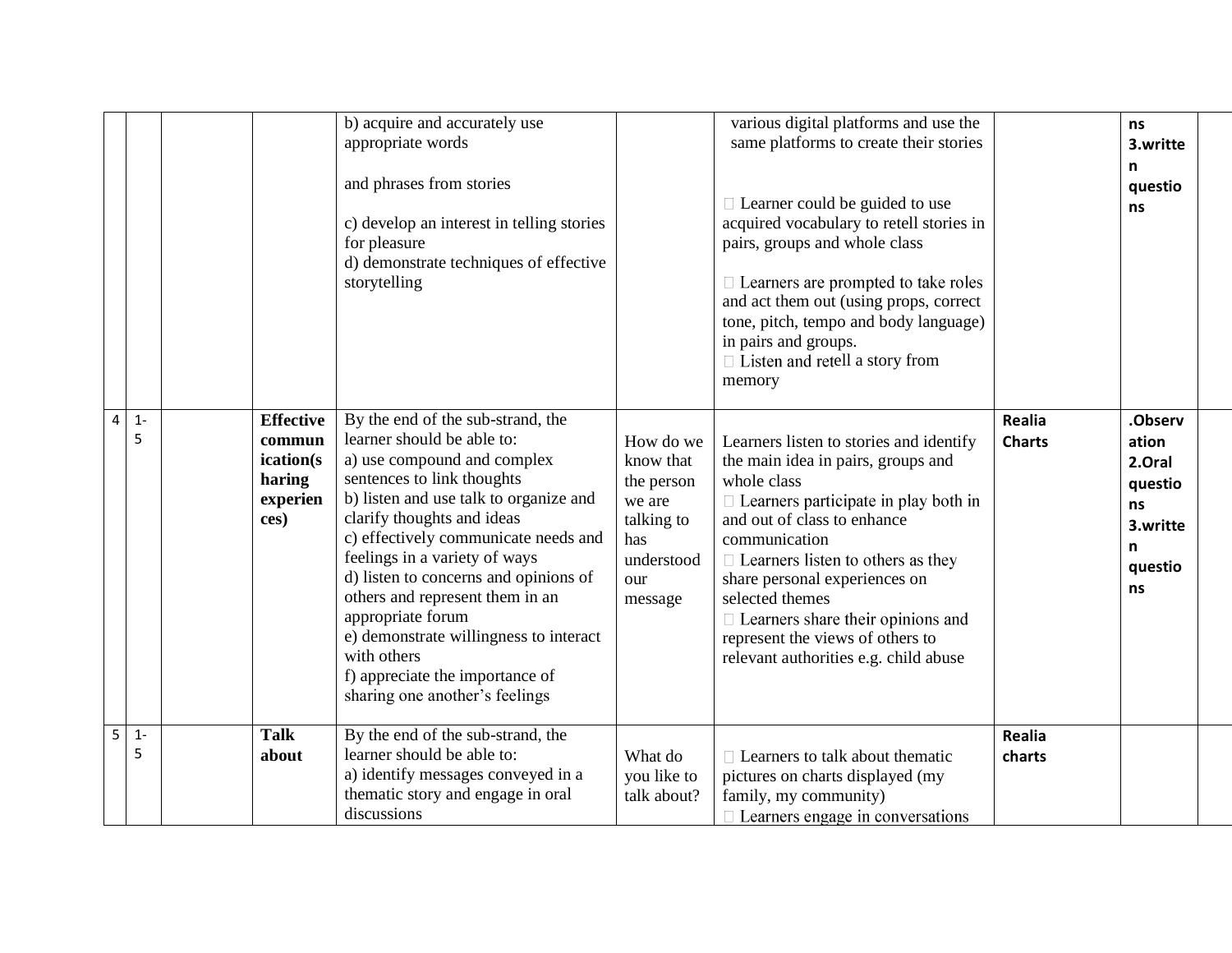|                |            |                |                                  | b) use appropriate expressions to<br>describe people, situations, and events<br>c) build on one's ideas in a<br>conversation by linking them to those<br>given by others<br>d) develop an interest to read stories                                                                                                                                                                                                                               |                                                                                                               | to talk about thematic texts from<br>different media, in groups, pairs, and<br>whole class<br>□ Learners role play and discuss rules<br>that govern social interactions when<br>talking.<br>$\Box$ Learners orally answer questions<br>from a story read<br>□ Learners share the message in a<br>story with peers, parents, and others<br>in the community                                     |                         |                                                                               |  |
|----------------|------------|----------------|----------------------------------|--------------------------------------------------------------------------------------------------------------------------------------------------------------------------------------------------------------------------------------------------------------------------------------------------------------------------------------------------------------------------------------------------------------------------------------------------|---------------------------------------------------------------------------------------------------------------|------------------------------------------------------------------------------------------------------------------------------------------------------------------------------------------------------------------------------------------------------------------------------------------------------------------------------------------------------------------------------------------------|-------------------------|-------------------------------------------------------------------------------|--|
| 6              | $1 -$<br>5 |                | Presenta<br>tion<br>skills       | By the end of the sub-strand, the<br>learner should be able to:<br>a) question the decisions made in<br>their environment and ask critical<br>questions<br>b) engage in decision making in their<br>environment.<br>c) sequentially position their views<br>using appropriate words e.g firstly,<br>secondly, lastly<br>d) demonstrate an interest in making<br>decisions in their environment<br>through contributions and valid<br>suggestions | 1) How do<br>we choose<br>between<br>two things?<br>2) How do<br>we tell<br>others what<br>we have<br>chosen? | $\Box$ Learners make decisions on a<br>subject and share their decisions<br>$\Box$ Learners share and justify their<br>decisions on a given subject in pairs<br>and groups<br>$\Box$ Learners are given opportunities<br>for decision-making(dilemma<br>situations) and make constructive<br>suggestions.<br>$\Box$ Learners to role play as a basis for<br>initiating conversation on a topic | Realia<br><b>Charts</b> | .Observ<br>ation<br>2.Oral<br>questio<br>ns<br>3.writte<br>n<br>questio<br>ns |  |
| $\overline{7}$ | $1 -$<br>5 | <b>READING</b> | <b>Indepen</b><br>dent<br>readin | By the end of the sub-strand, the<br>learner should be able to:<br>a) identify the main idea in a passage<br>b) locate information from print                                                                                                                                                                                                                                                                                                    | 1) What<br>can you do<br>to ensure                                                                            | $\Box$ Learners guess the meaning of<br>unfamiliar words from context<br>$\Box$ Learners make and confirm                                                                                                                                                                                                                                                                                      | Realia<br><b>Charts</b> | .Observ<br>ation<br>2.Oral<br>questio                                         |  |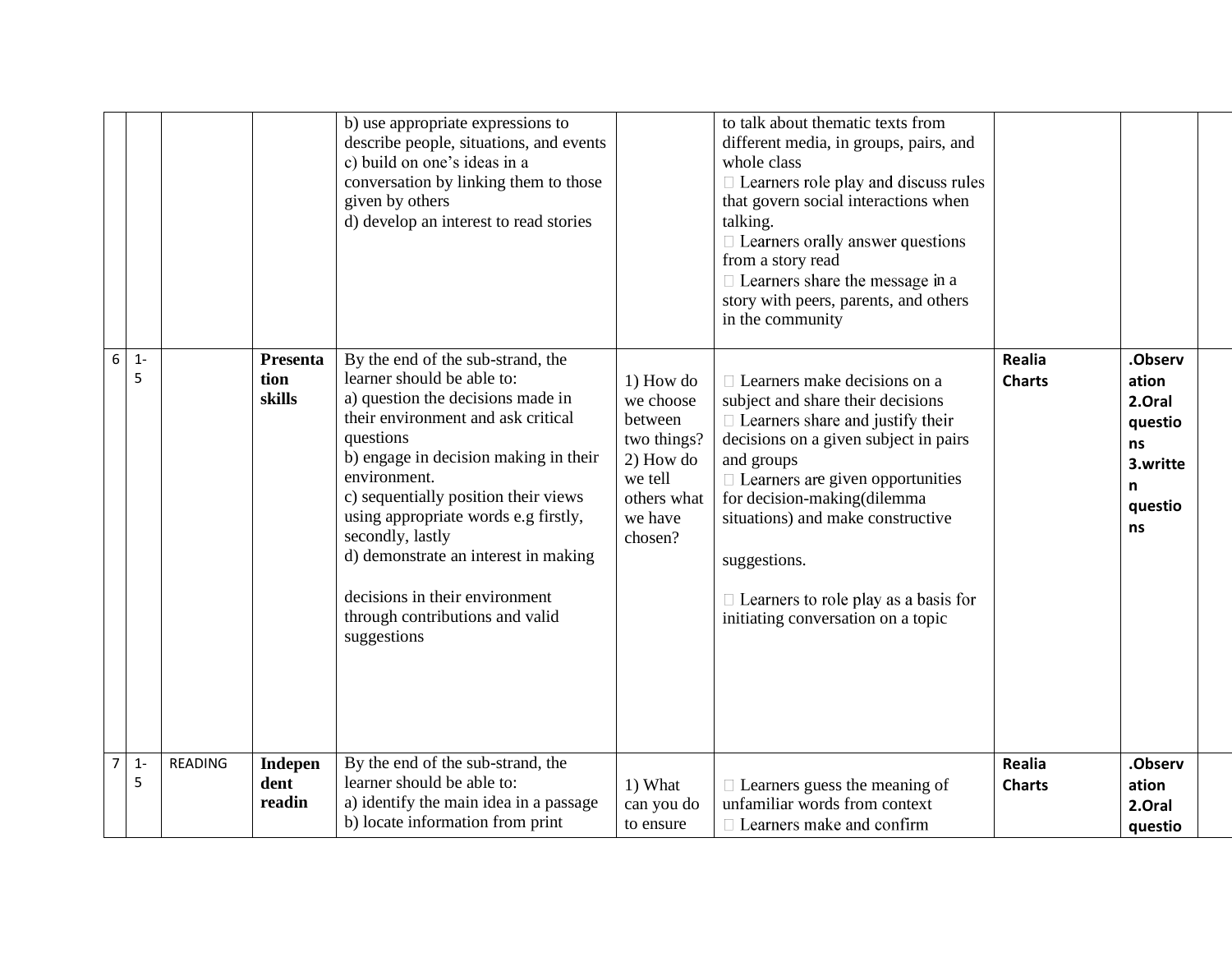|   |            |                    |                                            | sources<br>c) silently read a given passage<br>d) read supplementary books with<br>understanding<br>e) develop an interest in reading for<br>pleasure                                                                                                                                                                                                                                                                            | that you<br>understand<br>what you<br>read on<br>your own       | predictions from texts read<br>$\Box$ Learners find answers to questions<br>through independent reading<br>$\Box$ Learners are encouraged to utilize<br>resources available in the library for<br>independent reading<br>$\Box$ Learners ask and answer questions<br>from independent reading                                                                                                                     |                         | ns<br>3.writte<br>n<br>questio<br>ns                                          |
|---|------------|--------------------|--------------------------------------------|----------------------------------------------------------------------------------------------------------------------------------------------------------------------------------------------------------------------------------------------------------------------------------------------------------------------------------------------------------------------------------------------------------------------------------|-----------------------------------------------------------------|-------------------------------------------------------------------------------------------------------------------------------------------------------------------------------------------------------------------------------------------------------------------------------------------------------------------------------------------------------------------------------------------------------------------|-------------------------|-------------------------------------------------------------------------------|
| 8 | $1 -$<br>5 | <b>READING</b>     | <b>Reading</b><br>compreh<br>ension        | By the end of the sub-strand, the<br>learner should be able to:<br>a) read with accuracy, fluency, and<br>understanding<br>b) read through texts to make<br>personal judgments or opinions on the<br>subjects of the text<br>c) locate information in a text<br>d) use acquired words to form<br>sentences and read them accurately at<br>an appropriate speed<br>e) develop an interest in reading<br>widely on varied subjects | Why is<br>meaning<br>important<br>in reading?                   | □ Learners answer and generate<br>questions from texts read<br>□ Learners are encouraged to make<br>connections between materials read<br>and real life<br>□ Learners use vocabulary acquired<br>to construct grammatically correct<br>sentences<br>□ Learners practice reading at an<br>appropriate speed and with<br>understanding<br>$\Box$ Learners are guided to share their<br>opinions based on texts read | Realia<br><b>Charts</b> | .Observ<br>ation<br>2.Oral<br>questio<br>ns<br>3.writte<br>n<br>questio<br>ns |
| 9 | $1 -$<br>5 | <b>WRITIN</b><br>G | <b>Sentence</b><br>formatio<br>$\mathbf n$ | By the end of the sub-strand, the<br>learner should be able to:<br>a) write a variety of compound and<br>complex sentence<br>structures correctly<br>b) develop strategies for making and<br>organizing notes<br>c) use writing and other forms of<br>representation to generate and<br>organize ideas                                                                                                                           | $1)$ How do<br>we<br>construct<br>sentences?<br>2) Why do<br>we | $\Box$ Learners observe as teacher<br>explicitly models use of sentence<br>punctuation<br>$\Box$ Learners practice methods of<br>taking notes and compare with one<br>another, in pairs and groups<br>$\Box$ Learners practice writing sentences<br>using correct punctuation,<br>individually, in pairs and groups<br>$\Box$ Learners use an organizer to                                                        | <b>Realia</b><br>charts | .Observ<br>ation<br>2.Oral<br>questio<br>ns<br>3.writte<br>n<br>questio<br>ns |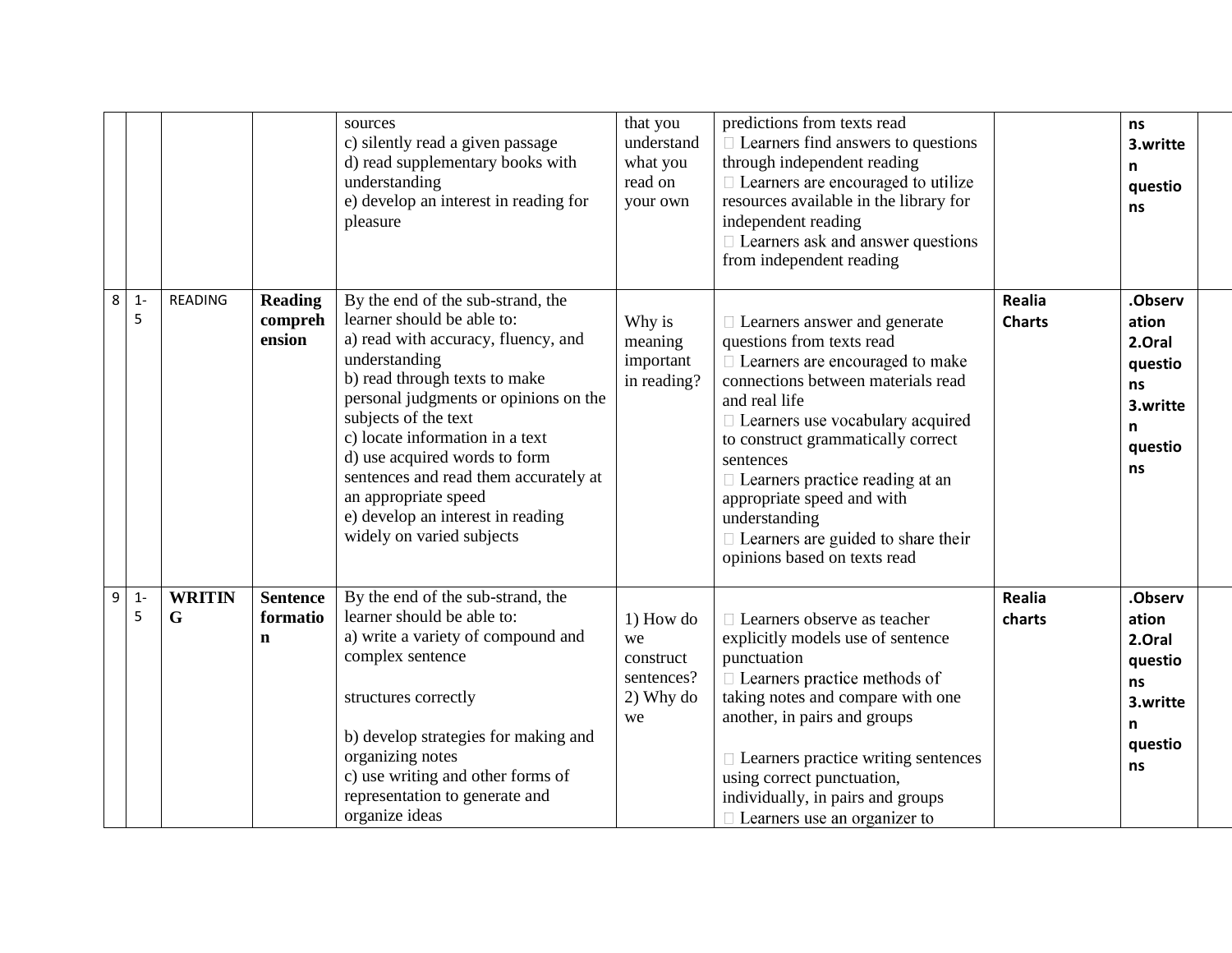|                              |            |                    |                                    | d) appreciate the importance of logic<br>in writing                                                                                                                                                                                                        |                                                                 | arrange sentences to form a<br>paragraph, in pairs and groups<br>□ Learners construct sentences and<br>paragraphs using keywords<br>$\Box$ Learners practice sequencing<br>sentences to form paragraphs                                                                                                                                                                                                                                                                                                                                                                                                                                                                                                       |                         |                                                                                |
|------------------------------|------------|--------------------|------------------------------------|------------------------------------------------------------------------------------------------------------------------------------------------------------------------------------------------------------------------------------------------------------|-----------------------------------------------------------------|---------------------------------------------------------------------------------------------------------------------------------------------------------------------------------------------------------------------------------------------------------------------------------------------------------------------------------------------------------------------------------------------------------------------------------------------------------------------------------------------------------------------------------------------------------------------------------------------------------------------------------------------------------------------------------------------------------------|-------------------------|--------------------------------------------------------------------------------|
| $\mathbf 1$<br>$\pmb{0}$     | $1 -$<br>5 | <b>WRITIN</b><br>G | <b>Spelling</b><br>instructi<br>on | By the end of the sub-strand, the<br>learner should be able to:<br>a) use a range of spelling strategies to<br>correct misspelled words<br>b) apply rules of spelling in writing<br>c) appreciate the importance of<br>accurate spelling in texts          | What can<br>you do to<br>spell words<br>correctly               | □ Learners do word study on word<br>patterns (for similarities and<br>differences), in pairs and small groups<br>$\Box$ Learners practice sorting words<br>according to given patterns.<br>$\Box$ Learners use reinforcement<br>activities to relate patterns to themes<br>i.e.(sing the song avocado, papaya,<br>banana x2 fruits are life)<br>$\Box$ Learners engage in spelling games<br>e.g. forming words from letter cut<br>outs, scrabble, spelling relay<br>$\Box$ Learners brainstorm on new words<br>learned and practice spelling them in<br>writing(punctuation, accurate<br>spelling, letter formation, and<br>spacing)<br>$\Box$ Learners identify and correct<br>spelling errors in texts read | Realia<br><b>Charts</b> | .Observ<br>ation<br>2.Oral<br>questio<br>ns<br>3.writte<br>n<br>questio<br>ns  |
| $\mathbf{1}$<br>$\mathbf{1}$ | $1 -$<br>5 | <b>WRITIN</b><br>G | Handwri<br>ting                    | By the end of the sub-strand, the<br>learner should be able to:<br>a) use capital letters correctly<br>b) use appropriate spacing between<br>words<br>c) use legible and neat handwriting to<br>communicate effectively<br>d) appreciate the importance of | 1) What do<br>we<br>consider<br>when<br>writing a<br>paragraph? | Learners observe displayed model<br>handwriting<br>$\Box$ Learners are guided to write for<br>sustained period individually and in<br>pairs<br>$\Box$ Learners practice effective<br>punctuation (capitalization, commas,                                                                                                                                                                                                                                                                                                                                                                                                                                                                                     | <b>Realia</b><br>charts | .Observ<br>ation<br>2.Oral<br>questio<br><b>ns</b><br>3.writte<br>n<br>questio |